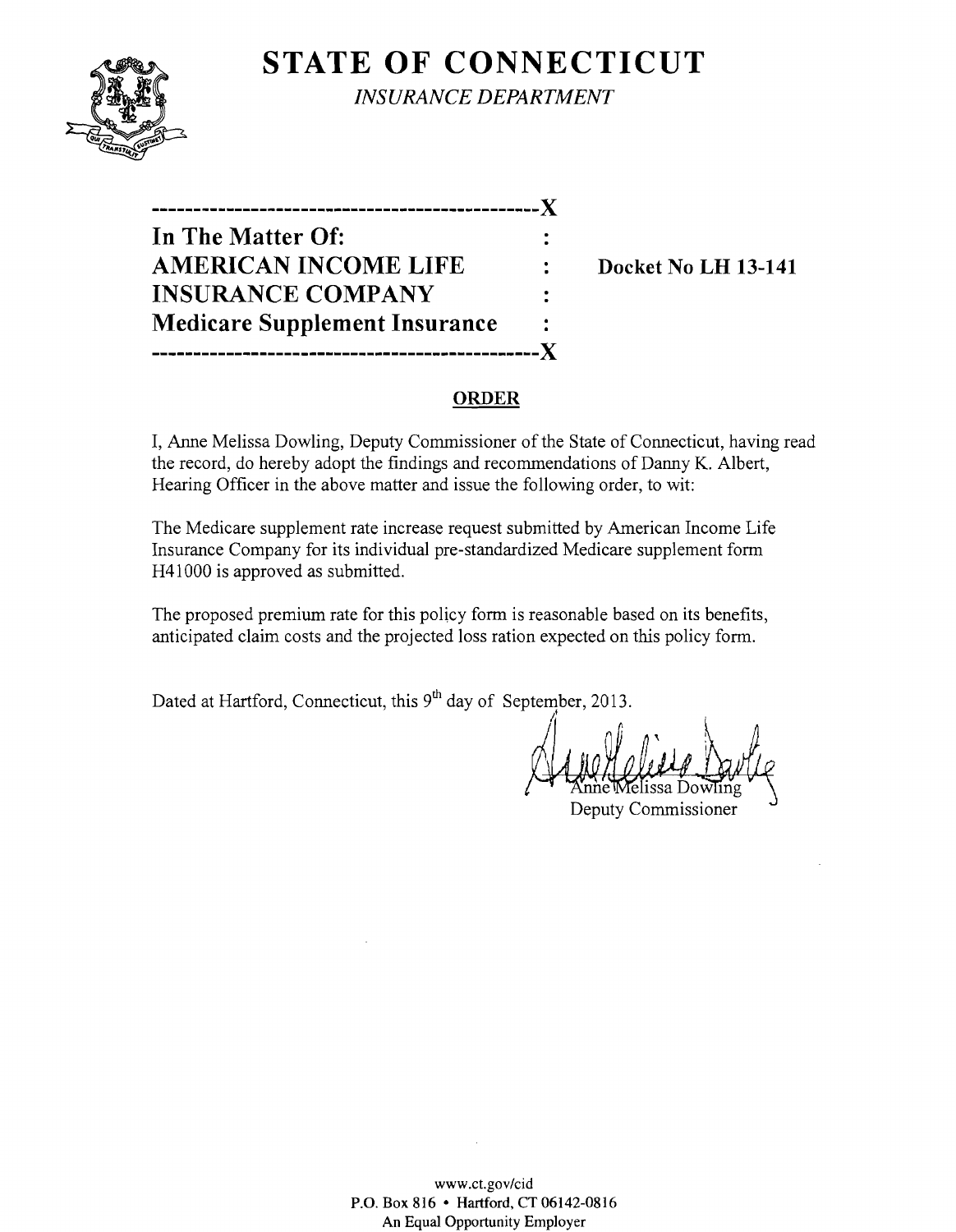

**STATE OF CONNECTICUT** 

*INSURANCE DEPARTMENT* 

**Docket No. LH 13-141** 

## **PROPOSED FINAL DECISION**

# 1. **INTRODUCTION**

The Insurance Commissioner of the State of Connecticut is empowered to review rates charged for individual and group Medicare supplement policies sold to any resident of this State who is eligible for Medicare. The source for this regulatory authority is contained in Chapter 700c and Section 38a-495a of the Connecticut General Statutes.

After due notice a hearing was held at the Insurance Department in Hartford on August 27, 2013 to consider whether or not the rate increase requested by American Income Life Insurance Company on its individual pre-standardized supplement business should be approved.

No members from the general public attended the hearing.

No company representatives attended the hearing.

The hearing was conducted in accordance with the requirements of Section 38a-474, Connecticut General Statutes, the Uniform Administrative Procedures Act, Chapter 54 of the Connecticut General Statutes, and the Insurance Department Rules of Practice, Section 38a-8-l et seq. of the Regulations of Connecticut State Agencies.

A Medicare supplement (or Medigap) policy is a private health insurance policy sold on an individual or group basis which provides benefits that are additional to the benefits provided by Medicare. For many years Medicare supplement policies have been highly regulated under both state and federal law to protect the interests of persons eligible for Medicare who depend on these policies to provide additional coverage for the costs of health care.

Effective December 1, 2005, Connecticut amended its program of standardized Medicare supplement policies in accordance with Section 38a-495a of the Connecticut General Statutes, and Sections 38a-495a-l through 38a-495a-2l of the Regulations of Connecticut Agencies. This program, which conforms to federal requirements, provides that all insurers offering Medicare supplement policies for sale in the state must offer the basic "core" package of benefits known as Plan A. Insurers may also offer anyone or more of eleven other plans (Plans B through N).

> *www.ct.gov/cid*  P.O. Box 816 • Hartford, CT 06142-0816 An Equal Opportunity Employer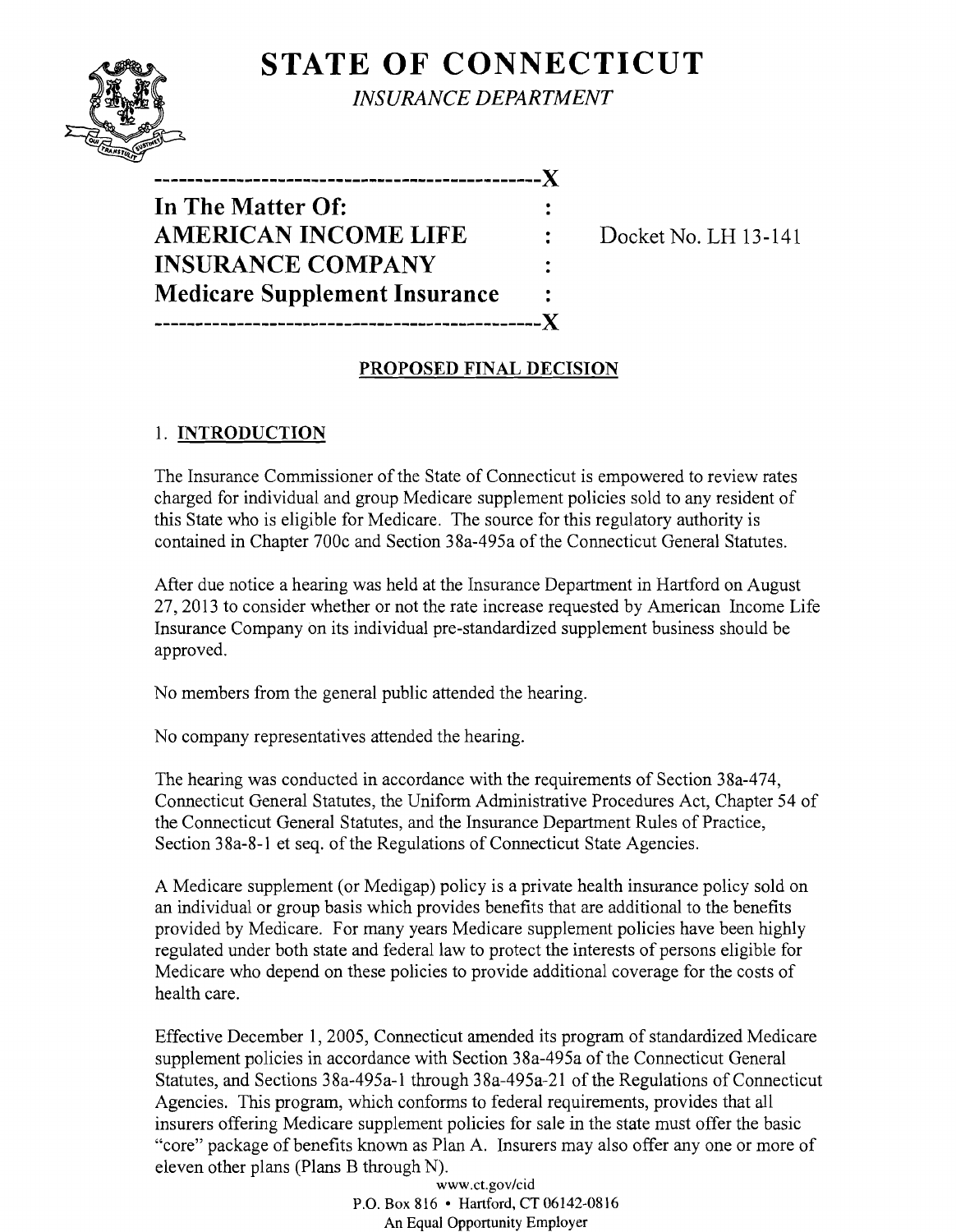Effective January 1,2006, in accordance with Section 38a-495c of the Connecticut General Statutes (as amended by Public Act 05-20) premiums for all Medicare supplement policies in the state must use community rating. Rates for Plans A through N must be computed without regard to age, gender, previous claims history or the medical condition of any person covered by a Medicare supplement policy or certificate.

The statute provides that coverage under Plan A through N may not be denied on the basis of age, gender, previous claims history or the medical condition of any covered person. Insurers may exclude benefits for losses incurred within six months from the effective date of coverage based on a pre-existing condition.

Effective October 1, 1998, carriers that offer Plan B or Plan C must make these plans as well as Plan A, available to all persons eligible for Medicare by reason of disability.

Insurers must also make the necessary arrangements to receive notice of all claims paid by Medicare for their insureds so that supplemental benefits can be computed and paid without requiring insureds to file claim forms for such benefits. This process of direct notice and automatic claims payment is commonly referred to as "piggybacking" or "crossover".

Sections 38a-495 and 38a-522 of the Connecticut General Statutes, and Section 38a-495a-10 of the Regulations of Connecticut Agencies, state that individual and group Medicare supplement policies must have anticipated loss ratios of 65% and 75%, respectively. Under Sections 38a-495-7 and 38a-495a-10 of the Regulations of Connecticut Agencies, filings for rate increases must demonstrate that actual and expected losses in relation to premiums meet these standards, and anticipated loss ratios for the entire future period for which the requested premiums are calculated to provide coverage must be expected to equal or exceed the appropriate loss ratio standard.

Section 38a-473 of the Connecticut General Statutes provides that no insurer may incorporate in its rates for Medicare supplement policies factors for expenses that exceed 150% of the average expense ratio for that insurer's entire written premium for all lines of health insurance for the previous calendar year.

## II. **FINDING OF FACT**

After reviewing the exhibits entered into the record of this proceeding, and utilizing the experience, technical competence and specialized knowledge of the Insurance Department, the undersigned makes the following findings of fact:

- 1. American Income Life Insurance Company requested a rate increase of 5% on its individual pre-standardized form H4l 000 in the State of Connecticut.
- 2. There is 1 policy in-force in Connecticut and 179 policies nationwide as of 12/31/12.
- 3. American Income certified that their expense factors are in compliance with section 38a-473, C.G.S.
- 4. American Income has conformed to subsection (e) of section 38a-495c, C.G.S. regarding the automatic claim processing.